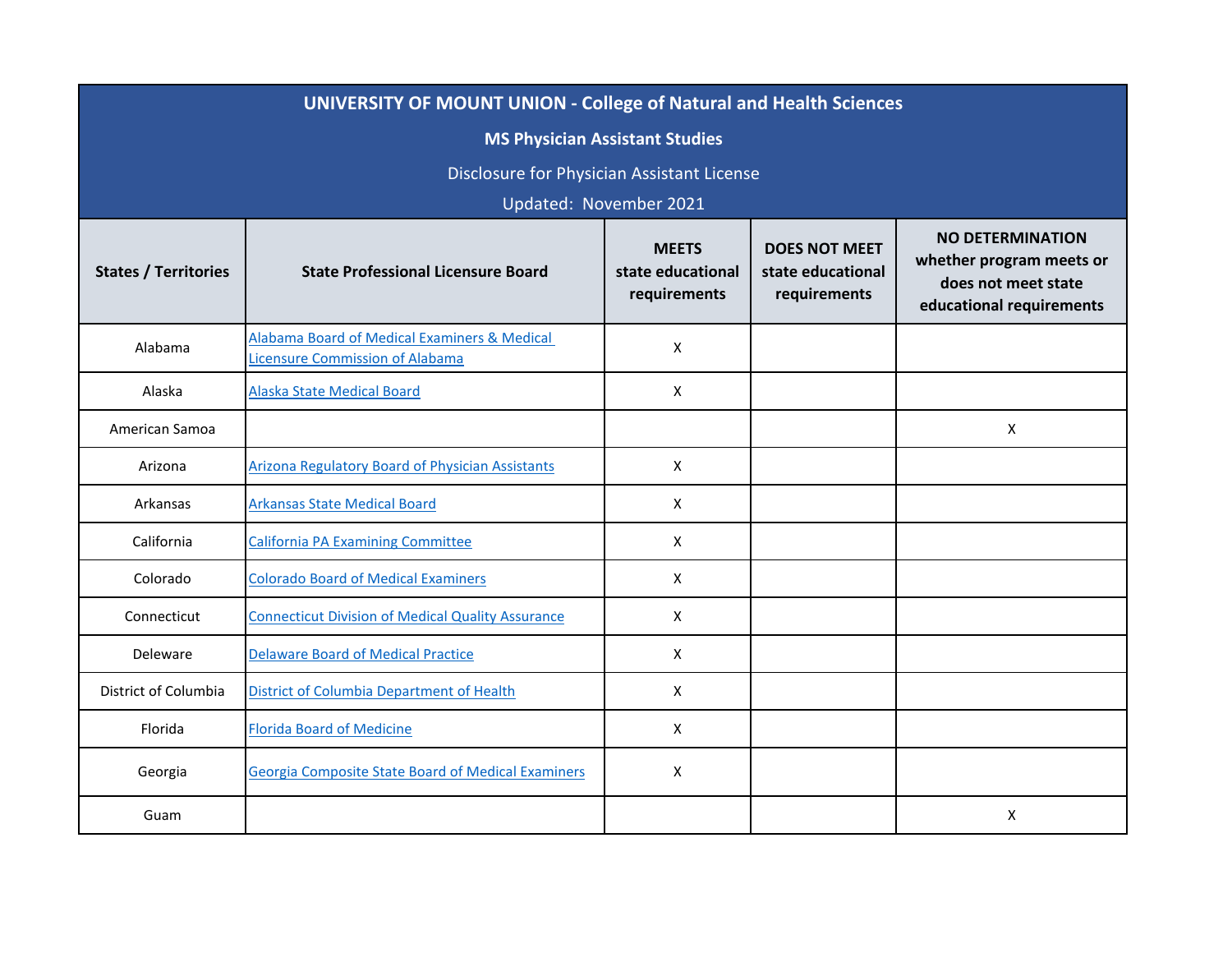| Hawaii        | <b>Hawaii Board of Medical Examiners</b>                                   | $\mathsf{X}$   |  |
|---------------|----------------------------------------------------------------------------|----------------|--|
| Idaho         | <b>Idaho Board of Medicine</b>                                             | $\mathsf{X}$   |  |
| Illinois      | <b>Illinois Dept. of Professional Regulation</b>                           | $\mathsf{X}$   |  |
| Indiana       | Indiana Health Professions Service Bureau Medical<br>Licensing Board       | $\mathsf{X}$   |  |
| lowa          | <b>Iowa Board of PA Examiners</b>                                          | $\mathsf{X}$   |  |
| Kansas        | <b>Kansas State Board of Healing Arts</b>                                  | $\mathsf{x}$   |  |
| Kentucky      | <b>Kentucky Board of Medical Licensure</b>                                 | X              |  |
| Louisiana     | <b>Louisiana State Board of Medical Examiners</b>                          | $\pmb{\times}$ |  |
| Maine         | Maine Board of Licensure in Medicine                                       | $\mathsf{X}$   |  |
| Maryland      | <b>Maryland Board of Physicians</b>                                        | $\mathsf{X}$   |  |
| Massachusetts | <b>Massachusetts Board of PA Registration</b>                              | $\mathsf{x}$   |  |
| Michigan      | Michigan Board of Osteopathic Medicine and Surgery                         | $\mathsf{X}$   |  |
| Minnesota     | <b>Minnesota Board of Medical Examiners</b>                                | $\mathsf{X}$   |  |
| Mississippi   | Mississippi Board of Licensure in Medicine                                 | $\mathsf{x}$   |  |
| Missouri      | <b>Missouri Department of Elementary and Secondary</b><br><b>Education</b> | $\mathsf{X}$   |  |
| Montana       | <b>Montana Board of Medical Examiners</b>                                  | $\mathsf{X}$   |  |
| Nebraska      | Nebraska Health Department                                                 | X              |  |
| Nevada        | <b>Nevada Board of Medical Examiners</b>                                   | $\mathsf{X}$   |  |
| New Hampshire | <b>New Hampshire Board of Medicine</b>                                     | $\mathsf{X}$   |  |
| New Jersey    | New Jersey State Board of Medical Examiners                                | $\mathsf{X}$   |  |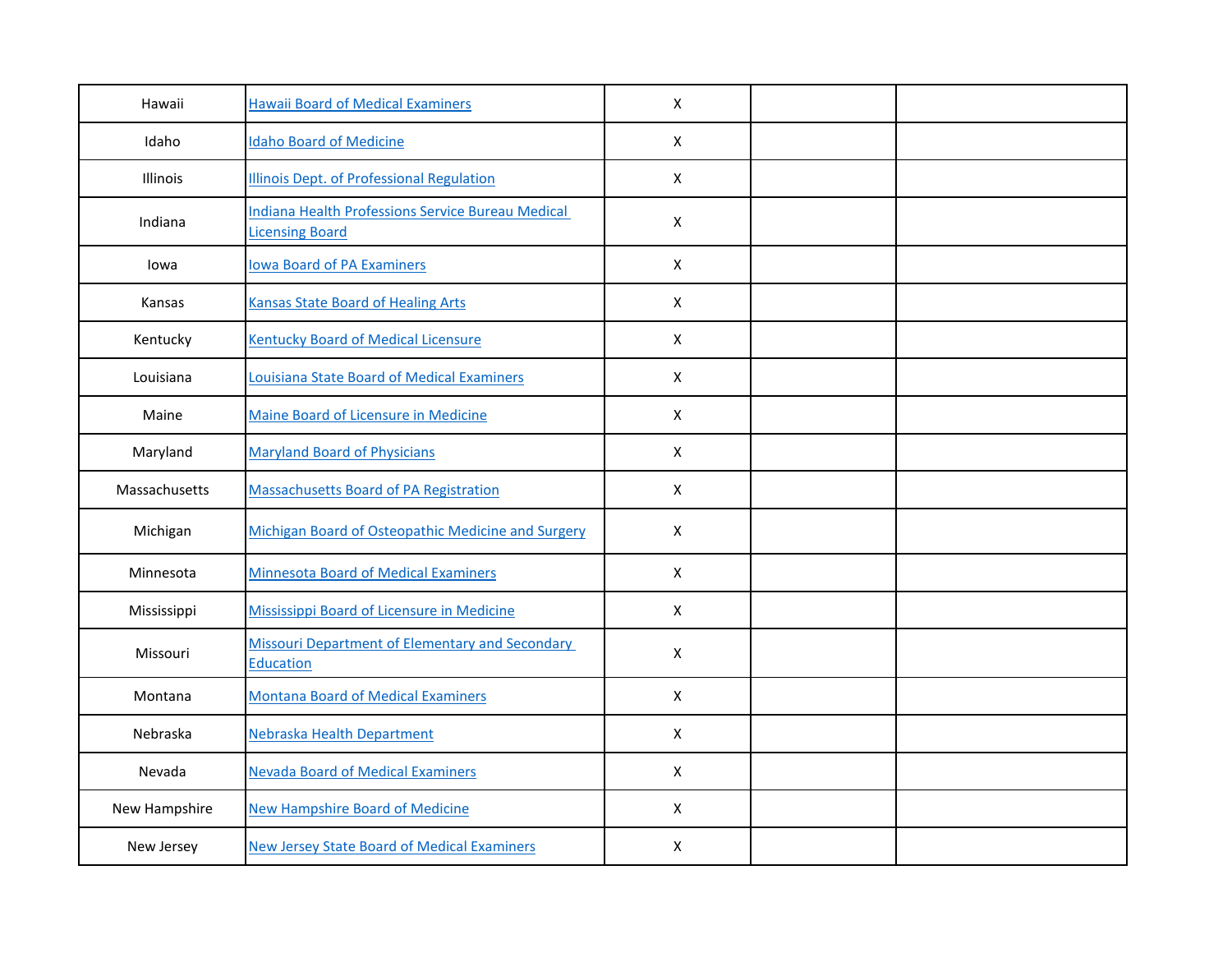| <b>New Mexico</b>           | <b>New Mexico Medical Board</b>                              | $\boldsymbol{\mathsf{X}}$ |                           |
|-----------------------------|--------------------------------------------------------------|---------------------------|---------------------------|
| New York                    | <b>New York Office of the Profession</b>                     | $\mathsf{X}$              |                           |
| North Carolina              | <b>North Carolina Board of Medical Examiners</b>             | $\mathsf{X}$              |                           |
| North Dakota                | North Dakota Board of Medicine                               | $\mathsf{X}$              |                           |
| Northern Mariana<br>Islands |                                                              |                           | $\mathsf{X}$              |
| Ohio                        | <b>State Medical Board of Ohio</b>                           | $\mathsf{X}$              |                           |
| Oklahoma                    | Oklahoma State Board of Medical Licensure and<br>Supervision | $\pmb{\times}$            |                           |
| Oregon                      | <b>Oregon Medical Board</b>                                  | $\mathsf{X}$              |                           |
| Pennsylvania                | <b>Pennsylvania Board of Medicine</b>                        | $\pmb{\times}$            |                           |
| Puerto Rico                 |                                                              |                           | $\boldsymbol{\mathsf{X}}$ |
| Rhode Island                | Rhode Island Board of Registration for PAs                   | X                         |                           |
| South Carolina              | <b>South Carolina State Board of Medical Examiners</b>       | X                         |                           |
| South Dakota                | South Dakota Board of Medical Osteopathic Examiners          | $\pmb{\times}$            |                           |
| Tennessee                   | Tennessee PA Committee                                       | X                         |                           |
| Texas                       | <b>Texas Board of Medical Examiners</b>                      | $\mathsf{X}$              |                           |
| Utah                        | <b>Utah PA Licensing Board</b>                               | $\pmb{\times}$            |                           |
| U.S. Virgin Islands         |                                                              |                           | X                         |
| Vermont                     | <b>Vermont Board of Medical Practice</b>                     | $\mathsf{X}$              |                           |
| Virginia                    | <b>Virginia State Board of Medicine</b>                      | $\mathsf{X}$              |                           |